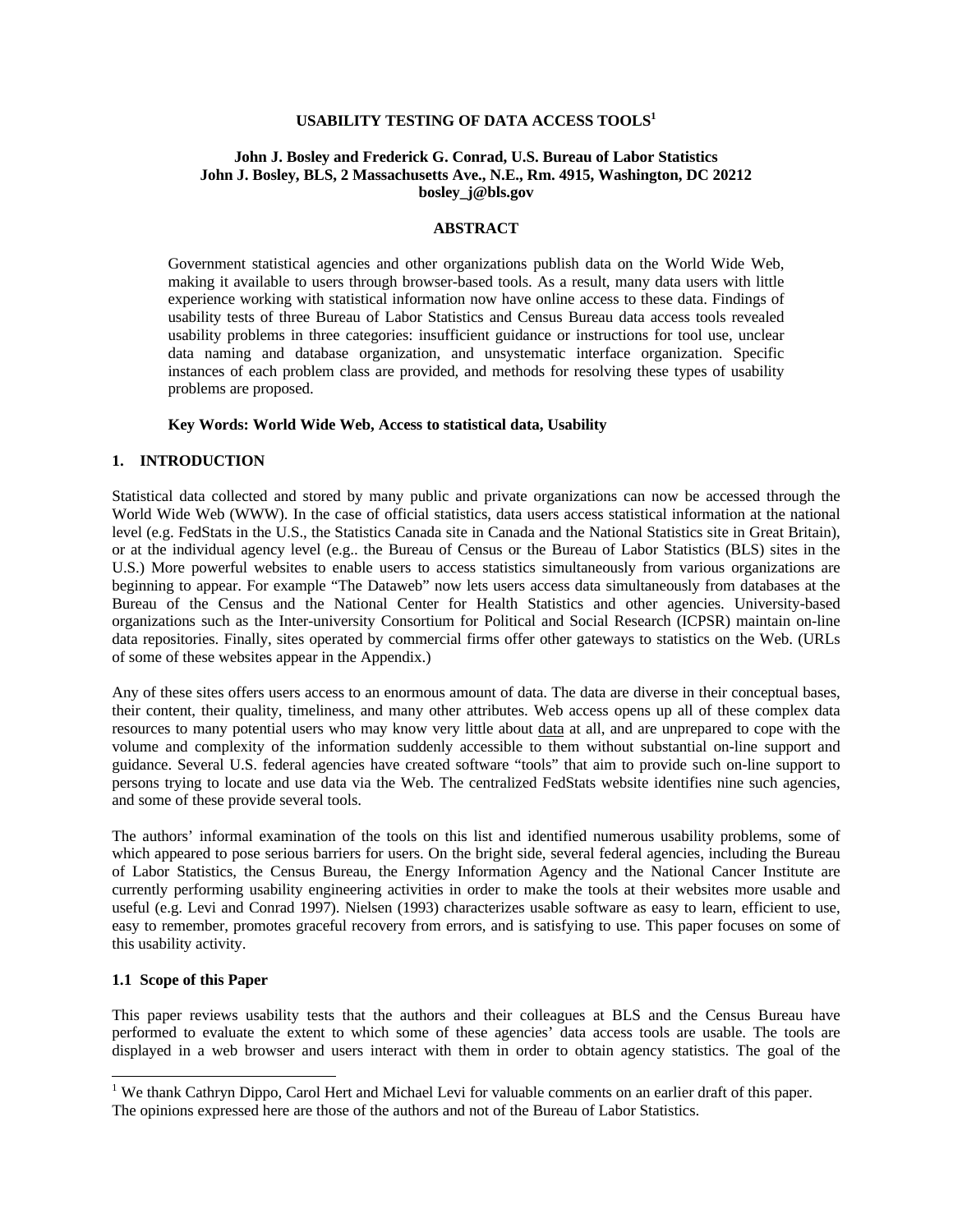research, of course, was not simply to uncover usability problems but to serve as a basis for improving tool usability through design modifications.

The tools tested were:

- 1. FERRETT ("Federal Electronic Research Review Extraction & Tabulation Tool")—This tool is hosted by the Census Bureau but enables access to survey data at Census and other agencies. It has some capability for online data processing, e.g. tabulation as well as a download function.
- 2. A Java data query tool—This tool helps users access any of the BLS "time series," i.e. data points for a given sub-population collected periodically (monthly, quarterly, etc.) over a period of time. A prototype version of this tool was tested on BLS' collection of labor force time series. This is the agency's largest database of this type, and contains over 50,000 such series. The labor force database was chosen for test purposes because of its size, on the assumption that a tool shown to be usable with such a large database will be robustly usable when it is scaled down to give access to smaller databases.
- 3. A "wage finder" tool—This tool is in many ways a variant of the Java data query tool that applies to many different datasets. The "wage finder" gives users access to wage data (point estimates of hourly wages) from BLS' National Compensation Survey. Metropolitan area and occupational types as well as specific occupations are used to categorize these data.

Usability tests on FERRETT began after it had been deployed for some time as a CGI application, and continued with a new Java-based version whose design grew out of the usability test program. This paper draws on test results for the original CGI version. Both of the BLS tools underwent usability testing and design improvement based on the tests while still in prototype form and before public release.

The functionality of the various current access tools varies considerably. While some of these differences undoubtedly reflect the influence of real differences in the nature of various organizations' data, the authors propose that, from the user's perspective, the task of specifying and accessing data is, essentially, the same irrespective of such variations among different data sources. This forms the basis for conceptualizing problem types across different tools. If there were some convergence in developers' conception of the users' task, as there is for applications like spreadsheet or word processors, users could learn to use data access tools more easily and transfer their data access skills from one tool to the next.

## **1.2 Conceptual Framework: A Generalized Data Access Task**

This sub-section describes the authors' conception of a generalized data access task. (A relevant workshop report can be found in Levi and Conrad 1999.) Users are essentially narrowing down the available data to obtain a subset—often just one data point or series—of interest. Users must perform three component tasks sequentially to reach this goal. First, they must specify the attributes of the data in which they are interested to the extent that the data access tool allows, and send this description to the appropriate database. Any usable tool should transparently formulate a query from the user's specifications that the "back end" database software can interpret. The tool then displays for the user a set of descriptions (labels, names, etc.) of data elements or datasets that match the user's data specifications.

Second, the user must evaluate the candidate descriptions (e.g. data series names) on the basis of how well they fit the given specifications, and choose the best match(es) relative to the task goal(s). The user may decide that none of the returned descriptions are acceptable but, if at least one is chosen, the tool lets the user request the chosen item(s), which are returned. If the user does not choose any she can either return to the first step and reformulate her query or abandon the search. Third, the user examines the actual data to determine if they fulfill her goal(s). If unsatisfied with the results, the user must then decide whether to return to the first step and modify specifications in hope of obtaining better results or abandon the search. The tests reported here included little attention to this third step, but future research may focus on evaluating usability from this standpoint.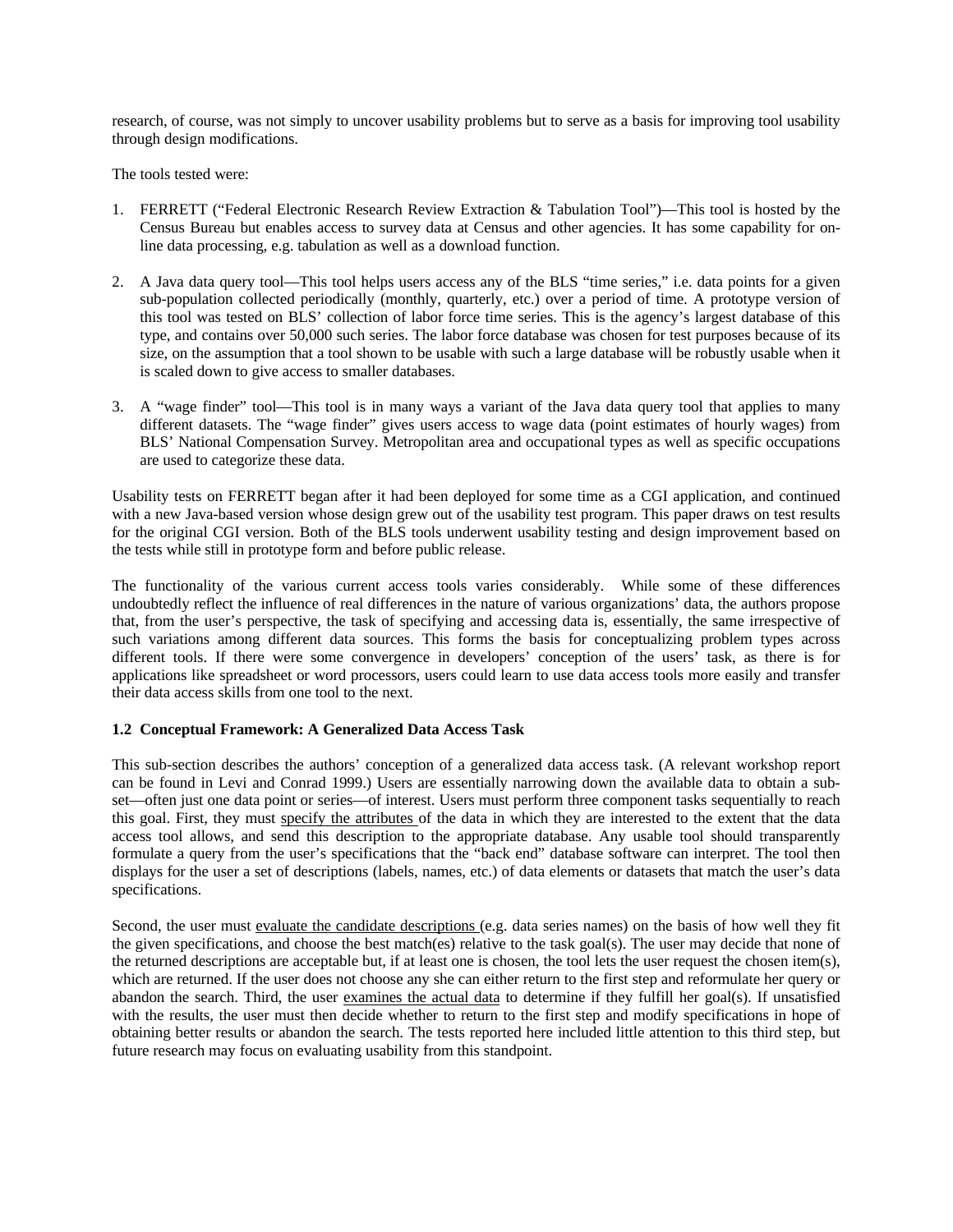### **2. USABILITY TEST METHODS AND PROCEDURES**

This paper is based on three usability tests whose findings are summarized in the next section, along with recommendations about how to avoid the kinds of problems identified in the tests. Two of the tests were conducted at a desktop workstation in the BLS Usability Test facility. This facility places the user in a typical office environment with bookshelves, and a modular desk and table. A personal computer offers reasonably high-speed Internet access. The computer enables web browsing with a late version of either Netscape or Internet Explorer. Normally, the user is given an orientation and task instructions, then left to work alone while test personnel observe user actions on a TV monitor in an adjoining room. Cameras and a scan converter in the work room deliver images of the workstation screen, the user's face, and keyboard and mouse actions to the monitor. It is possible to provide additional guidance, ask questions about apparent problems, and so forth via an audio intercom

The test of the "wage finder" prototype tool was conducted on laptop computers at a hotel in a large southern city. This test took the software to the field to capitalize on access to a user group with high motivation to work with the NCS survey data. These were compensation specialists from both private and public businesses and labor unions who were attending a state convention. Test personnel sat beside participating users at a worktable, observing and guiding the users' performance. No videotaping was possible under these conditions. BLS staff wrote down notes about their observations as the users worked on prescribed access tasks.

These tests have all involved small groups of from 5 to 10 users, although the FERRETT tool was tested on more than one occasion so that the total number of user participants grew to about twenty for that tool. Except for "wage finder" test participants were a diverse group recruited from academia, government, the press, and private business. Most volunteers have been at least moderately familiar with using statistical information, but the test team has attempted to include some users in each group who are unfamiliar with procedures for accessing data on the Web. Users were assigned a range of tasks to perform in the various tests. In most cases, specific data targets have been assigned to users so that the test team can measure users' success. In a few cases users were invited to use the tool to look for data that were personally interesting to them.

We report observational and qualitative results, although in most of these studies we quantify the users' performance, for example by counting how often they access the intended data. In some cases, test sessions were videotaped for later review, but often test data were captured primarily as notes taken by observers during the test sessions coupled with user feedback in debriefing interviews following the individual sessions. Test observers met following one or more sessions and literally "compared notes," discussing their observations of signs of difficulty in using the tool until they could agree on a characterization of the problem and a formulation of its source in tool design. In some cases, these qualitative summaries were simply delivered to the software developers, who then came up with design changes aimed at improving usability. In other cases, usability experts on the team worked along with the developers on making design improvements for the interface. In either case, of course, the developers wrote the code to implement design changes.

### **3. SUMMARY OF USABILITY TEST FINDINGS**

The authors reviewed the summary reports on all three usability tests and abstracted from them a small number of "cross-cutting" findings for inclusion and discussion here. There were numerous relatively minor usability problems that were specific to a given tool, but these were left out of consideration in order to highlight three major usability problem types that were plainly evident in all of the tests. These cross-cutting problem types are:

- 1. Insufficient guidance or instructions for tool use
- 2. Unclear data naming and database organization and
- 3. Lack of organization and feature prioritization.

A brief sub-section discusses each of these types of problems and offers suggestions for overcoming each type. The authors wish to emphasize that the tool designers have welcomed the insights the tests gave into problem areas, and have used the test findings in every case to rework the tool so that usability is now very significantly better for all of them. Sometimes the improvement was confirmed by a repeat test, but often improvement is shown by inspection.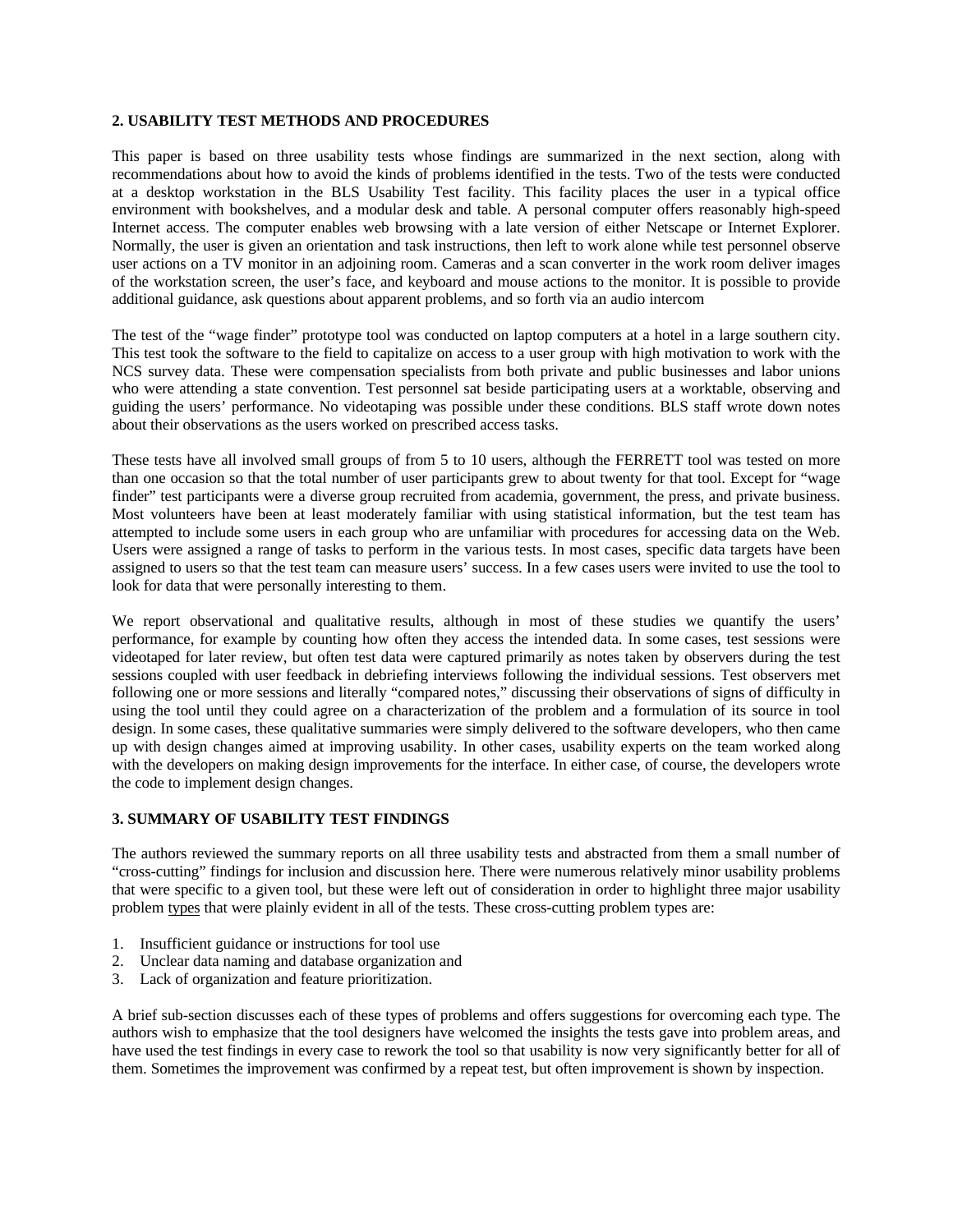### **3.1 Problems of Insufficient Guidance or Instructions for Tool Use**

Given that the applications tested are characterized as "tools," it was surprising and disappointing to the test team to find how little guidance the interface gave users on how to apply the tool to the data access task. This problem was particularly evident at the level of overall orienting guidance. Often the interface had clearly recognizable "widgets" such as drop-down lists, radio buttons, etc. and the specification alternatives these represented were shown clearly. The tests showed that inadequate description of the general context within which the tool is embedded was a major source of this problem type. Answers to questions like "What sorts of data can be accessed using this tool?" "How do I describe the data I'm looking for?" or "Where do I start on this interface in order to use the tool most effectively?" were often lacking. Sometimes important instructions were available in the "help" function, but deemphasized. The link to some useful instructions for using FERRET (Figure 1) is labeled "Hint." By embedding this link in a terse, inadequate instruction, the design implies that the brief instruction should be sufficient. In fact, the "Hint" clearly offers the user better, clearer guidance.



**Figure 1. Example—Problems of Inadequate Tool Use Guidance**

This type of problem can be alleviated if tool developers adhere to guidelines such as:

- Don't assume that all users who find the site know much about the statistics available there. Provide high-level orienting information about the data the tool is linked to, especially contextual information such as who collects these data and for what purposes. Tell them the topical domain of the data – if the data are about mortality, for example, then say so. Don't make users guess.
- Provide adequate specific instructions as well. Often tools have a surprising amount of unoccupied "screen real estate" available for more extensive guidance. On the other hand, something as simple as numbering the steps in a procedural sequence with "1," "2," "3" and so on takes little room on the screen—but can be highly effective. One of the versions of FERRETT used this simple, explicit "hand holding" and it improved usability, although eventually this feature became unnecessary after additional tool redesign.
- Well designed "help" screens can greatly enhance a tool's usability. They should not however substitute for putting as much guidance on the primary interface as possible. Also, "help" should be provided in small units closely tied to specific contexts, not lengthy and irrelevant discourses full of general information. The tools included substantial "help" that users could access, especially the two BLS tools, but perhaps did not indicate clearly enough that help was available and how to access it.
- Some tools attempt to compensate for limited usability by offering extensive tutorials to help novice users acquire necessary expertise. Unfortunately users who need the tutorial are unlikely to spend the time to work through it, preferring instead to "jump in" right away in order to obtain real results This is especially true for web users who expect results in a small number of clicks, and are very unlikely to follow extended performance-based practice exercises or to engage in word-by-word reading of large chunks of text, according to Nielsen (2000).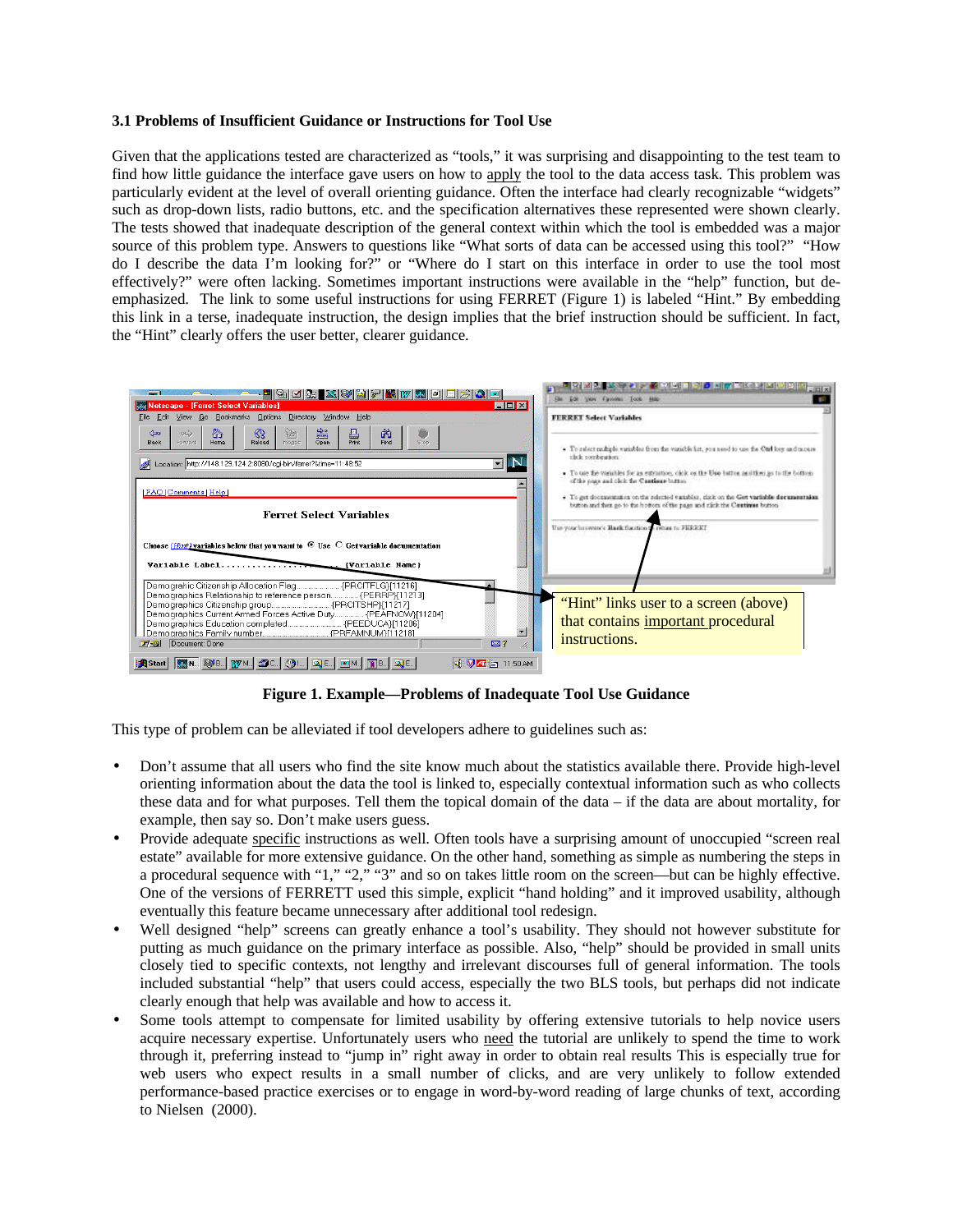#### **3.2 Unclear Data Naming and Database Organization**

This problem area also has two aspects, as the title indicates. One aspect involves unfamiliar terms from specialized vocabularies that data experts or computer experts embed in the tool. The other aspect involves failure to communicate to users in their terms how data names or descriptions are organized in databases. As an example of the first problem aspect, the data series that are accessible using the Java data query tool often include unfamiliar, specialized terms in the names of the series. These terms often make distinctions between data series that are meaningful only to expert users. A prime example in the labor force data is a distinction between two measures based on the same concept, e.g. "unemployment," where one is expressed as a rate and the other as a level. To the non-expert user, the most meaningful part of the name in either case is the familiar term "unemployment." The technical rate-level distinction may not be noticed at all.

Some distinctions may not only be difficult for non-experts to understand, but they may represent entities that are of little interest or value to broad segments of the total user community. An example of this would be age or income data series which involve unusual, perhaps unequal intervals instead of more familiar 5– or 10-year age groups, or income categories other than those using increments of, say, 5 or 10 thousand dollars to define their boundaries. The unusual categories may have some utility for a few specialist users, but for most users their inclusion in the set simply complicates the selection process by inflating list length.

The other aspect of this problem type, data organization, stems from the fact that the databases to which access tools apply are often organized and hence displayed in a manner that makes it difficult for users to process information (metadata) about database content. Some examples of how data organization can lead to designs that are hard to use are noted in Figure 2, a screen from BLS' Java data query tool. This tool supports winnowing long lists of time series, over 50,000 in the case of labor force statistics, to find the series the user is interested in. The user does this by selecting various values (e.g. the seasonally adjusted number of men employed in agriculture) in text boxes, each containing either a list of statistics which differentiate among series as classes, or all possible values of one of the variables that series may include.



**Figure 2. Example—Problems of Data Naming and Organization**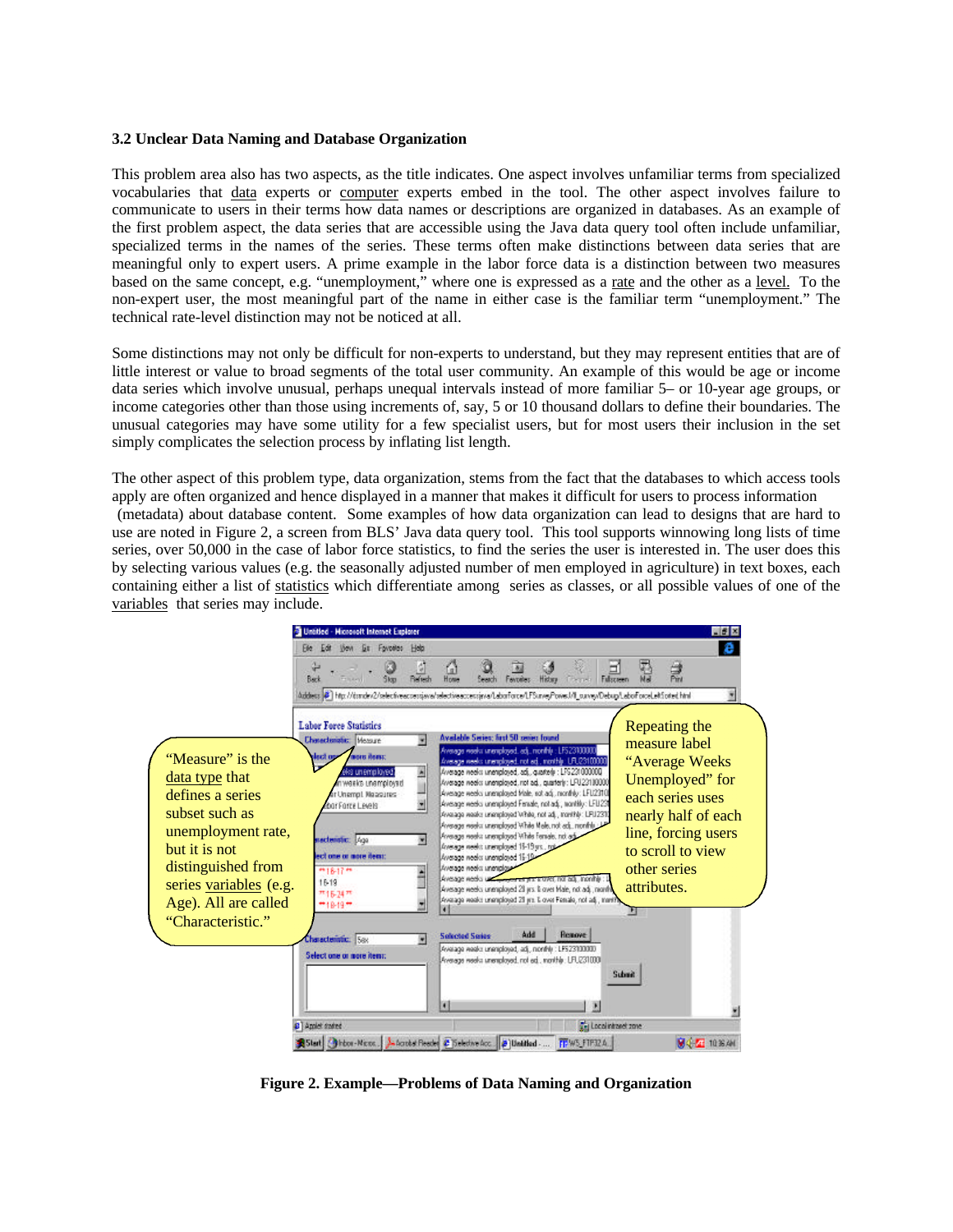Each labor force data series is identified in part by the name of a labor force measure, e.g. unemployment rate. Each measure identifies a broad statistical class of series. This name appears first in the list of defining descriptors for every series involving the measure, but it is not distinguished in any way from the additional descriptors that specify attributes or values of variables used in the series. This has two consequences for the tool designer. First, it requires the tool to indicate clearly to users that they must choose the correct statistical measure—that this is the crucial selection criterion. The design shown in Figure 2 failed to provide such an indication clearly enough. This led some users to pay more attention to specifying choices of the variable components like age and sex than to picking the basic measure defining the series type they were looking for.

Second, repeating the measure in every label for all its class of series can use quite a bit of screen area. The fact that this redundant descriptive term falls at the beginning of each series label makes it more difficult for users to scan the list of series names, since they have to skip over the measure name to find the terms that really distinguish one series from another.

These series names may contain a large number of descriptive terms. From the standpoint of clear labeling, a data access tool should enable the user to view the full name of each series in the currently selected set so that she can determine whether the results the system is returning are satisfactory. In Figure 2, the tool tries to do this, and furthermore show the list of selected items on the same screen. As the figure also shows, however, the text box cannot be wide enough to show long series names because the recurring measure label plus an arbitrary alphanumeric identifier for a series causes parts of long labels to be hidden. Thus the user must scroll left and right to view all information for some series, and this diminishes usability.

Tool developers should adopt practices such as the following to reduce the seriousness of data naming and organization problems. It should be noted, however, that as long as the data to which a tool applies continue to be named and/or organized in ways opaque to users, there is a limit to how much design can compensate.

- A usable tool should provide easy access to definitions of technical, unfamiliar descriptive terms. Such terms might be hyperlinked to a glossary (with easy return to the working interface of the tool), or mouse-over definitions could be used.
- The tool should inform or indicate to the user if a specifying term, such as the measure for labor force series, is a unique identifier for a data type (major sub-classification category). This kind of term should be distinguished from secondary attributes that are used to refine selections within the major data type.
- A usable tool will clearly indicate when users try to specify for missing or never-collected data. A tool can do this by showing missing data types or values in gray or in a different color from valid data specifications.
- A usable tool should make it easy for users to review the results of their specifications, to verify that they are getting the kinds of data they want. The Java data query tool shown in Figure 2 attempted to do this but its success was limited because of how series labels are constructed.
- Including features in a tool that give users the means to combine specification terms, such as "and-ing," may seem an attractive way to gain efficiency in data specification tasks. Research shows, however, that many users have difficulty constructing queries that require Boolean logic, as in SQL (e.g. Greene and Devlin 1990) beyond simple "and-ing, (Sewell and Teitelbaum 1988). At one point, the FERRETT designers included a feature intended to support a kind of graphical construction of SQL-type specifications by pointing and clicking data names and operator buttons, instead of using text entry. This feature did not help users do any better and was dropped from the design. Even if logical operations are performed implicitly, e.g. by "and-ing" individual terms chosen from different lists, users need clear feedback about the result of the operation. More generally, the interface should inform users whether their choices are narrowing ("and-ing") or broadening ("or-ing") the set of data specified.

#### **3.3 Problems of Screen Organization and Layout**

One of the authors reviewed about 200 "help desk" messages to the FERRETT support staff in order to get an idea of what kinds of tasks to use in usability tests of this tool. He found that a majority of FERRETT users who contacted the help desk have simple data access goals. For example, most are looking for data involving one or a few variables, often specific to a geographic area such as a state or metropolitan area. They may wish to perform some basic manipulation of these data, such as selecting only one gender category, restricting age values to a certain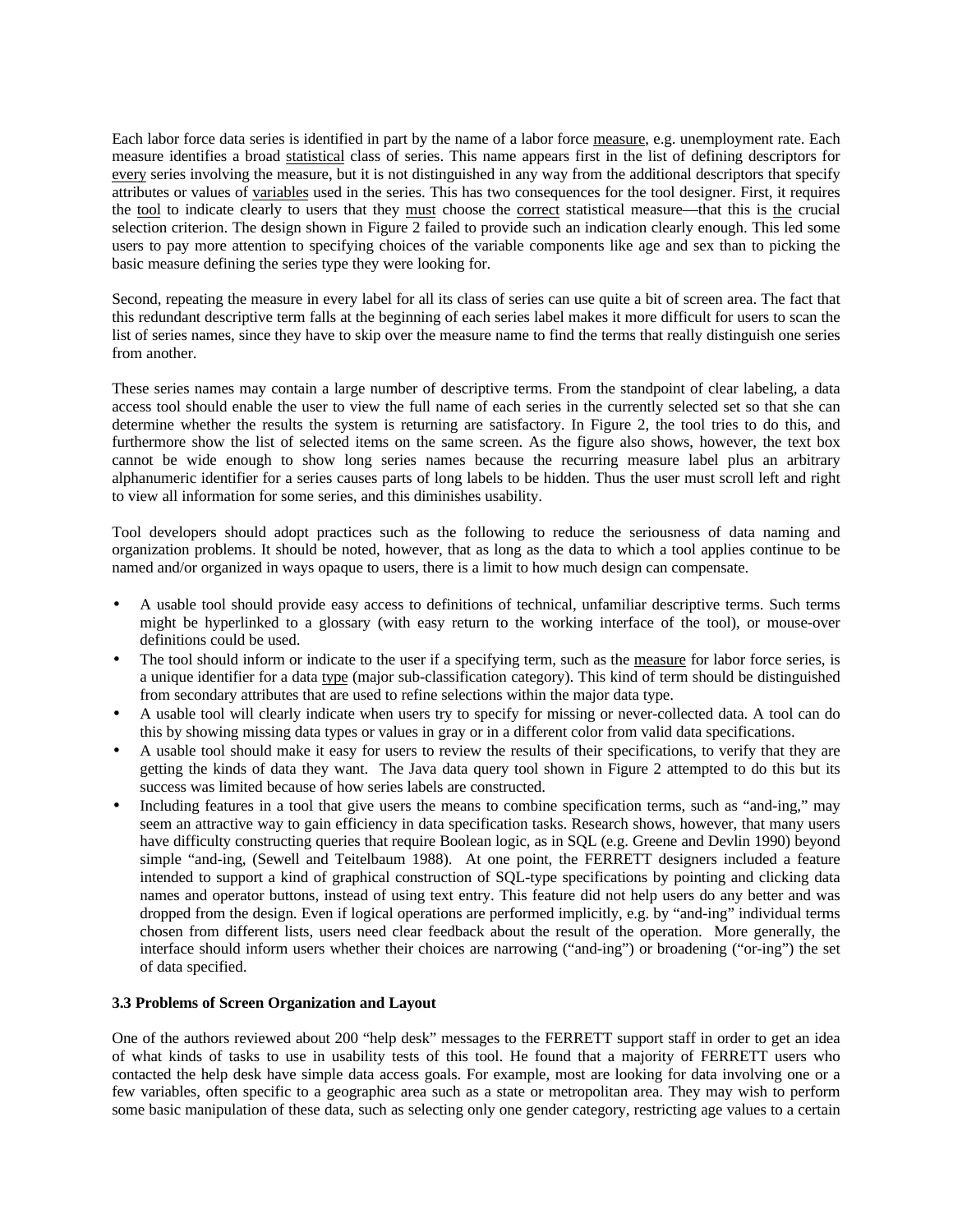range, and the like; rarely do they wish to do more complex data transformations. Similarly, the field usability test of the "wage finder" tool indicated that a key set of potential users—wage analysts—usually want to access an average hourly wage for just one occupation and one geographic region at a time. These observations seem to indicate that usable data access tools will offer a set of "core" features to support simple, very common data access tasks and clearly identify these on the tool's main interface. Even if a tool offers some on-line analytic support, as FERRETT does, that too should be simple. Experience with FERRETT shows that most users will be satisfied with simple and straightforward on-line data tabulations, rather than applying any more powerful techniques such as regression analysis. Those users who do complex analyses of the data are normally experts who will download the desired subset of data to the desktop for such analyses, because of the convenience and flexibility of working off-line.



**Figure 3: Example—Problems of Screen Organization and "Clutter"**

Another way in which screen layout can facilitate users' task performance is by using default specifications on the interface. In many cases, our usability testing clearly indicates that one selection is so popular that setting it as a default choice in the tool eliminates the need to change the setting for most users. In general, it seems plausible for most selection options to set the default selection inclusively, e.g. for "Sex," data for both men and women. In some cases, one of the tools provided no default value for a specification, e.g. in Figure 2 the list box for "Sex" is empty. In such cases users hesitate to manipulate that interface feature. They may feel constrained to explore the feature, e.g. the blank list box, just to discover what choices it offers, even if this serves no purpose in reaching their task goal.

Figure 3 shows a screen shot of the prototype "wage finder" tool that BLS tested with a set of known wage data users at a statewide convention of these professionals. The list box titled "Select a Level" (lower left portion of the screen) permits users to select a federal government occupational (GS) level as one of the specifications for finding an hourly wage. When users opened the tool this box had no default selection. In fact, most users were not interested in getting wage data by level, instead opting for "Overall Average Wage." The latter is an obvious default choice. Note also that a control labeled "Don't know what Level?" proves to be a means of accessing some kind of "help." A label making this specific purpose clearer seems more appropriate. Finally, the test showed that these users had little or no interest in a feature to support unselecting choices from a cumulative list. Indeed, these users typically had no need for any facility to make multiple specifications before accessing data, which the tool supports with the lower-right text box and associated controls in Figure 3. Users said that on the job they would usually look for only one wage at a time.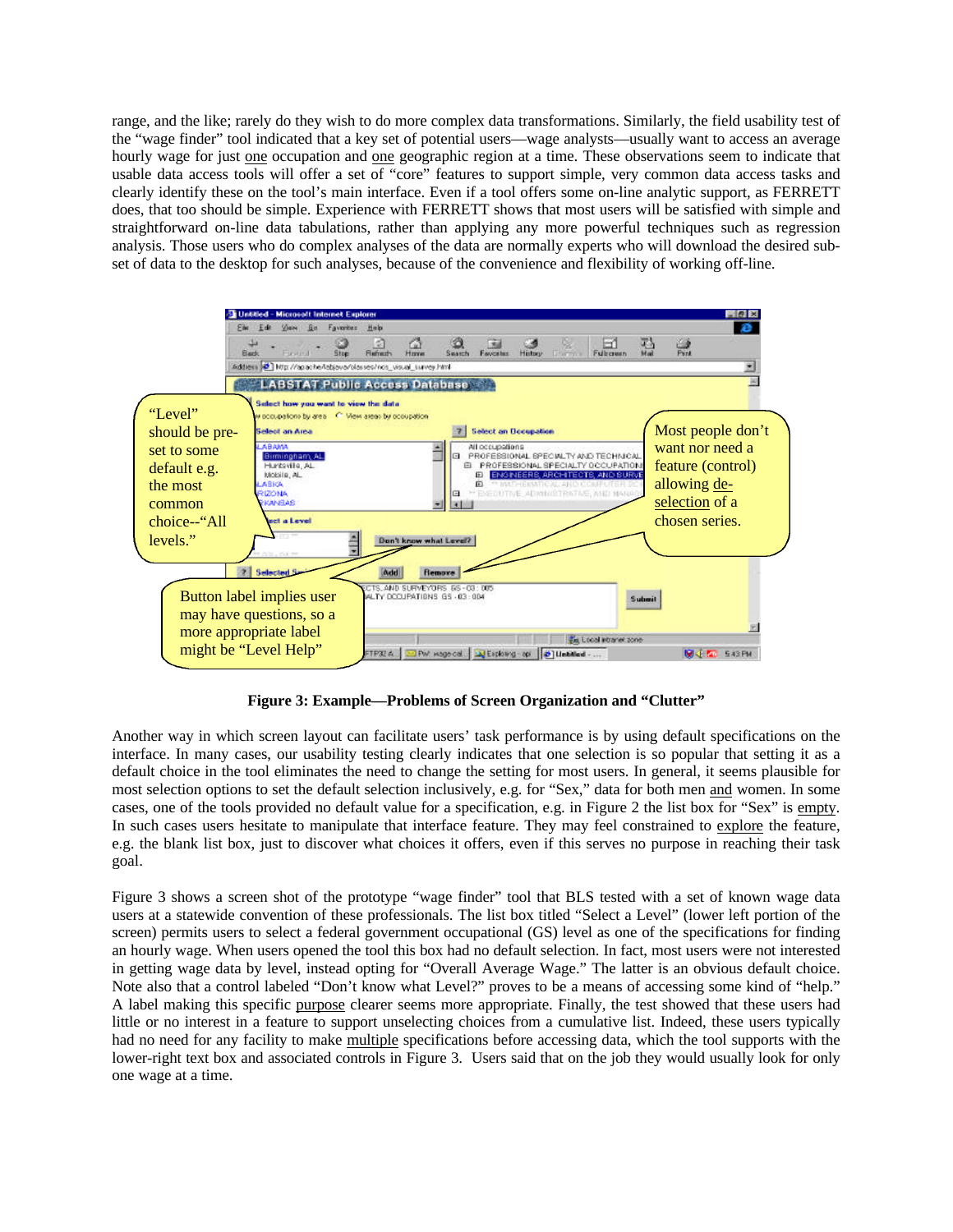Some design guidelines that can help developers avoid creating tools with this type of problem are:

- Consider providing alternative versions of tools for different groups of users who differ in their capabilities and goals. BLS' "Most Requested Series" and "Selective Access" are to some extent examples of this. "Most Requested Series" is a kind of "front door" to "Selective Access." It may satisfy the needs of many users, and also teaches the non-expert user by example about the kinds of data series that are comprehensively accessible through "Selective Access." This method of user familiarization with data can be superior to a lengthy tutorial that merely simulates working with the data.
- Most users will not have a clear mental picture of the totality of data that may be accessible using a given tool, especially if the tool allows access to many different data sets or series, each with many dimensions. Where needed to help manage complexity, the tool should make the structure of accessible data explicit by more effective use of graphical design in the interface. Instead of simply showing an alphabetical listing of available data series, the designer should cluster related series by (labeled) topic. This is consistent with Donald Norman's (1988, pp. 54-80) broad design principle that suggests capitalizing on "knowledge in the world," i.e. the interface, not just knowledge in the mind of the user.
- Tool design should fully support data specification if possible, i.e. offer users a chance to specify all data classes, variables, or variable values. To do this may require multiple screens if the data can be specified on numerous dimensions.
- Give users clear feedback on the interface when specified data are not available at the site. The tool should inform users of "dead ends" as early in the specification process as possible.

# **4. DISCUSSION OF FINDINGS**

The most telling effect of tool designers' apparent lack of knowledge about the needs and skills of less-than-expert users was a pervasive assumption that all (or most) users know much more about the data than they actually do. The influence of this error is visible in all three of the cross-cutting problem types. If tool designers believe that users generally know a great deal about the data, both structure and content, then they will not be highly motivated to include much orienting information or procedural guidance in the a data access tool. The tool will require users to work with ill-formed names and unwieldy database structures if designers believe that, in general, these factors will not hinder user performance. And designers who believe that users are skilled in gaining access to data, and that they attach great importance to doing complicated operations with the data they get, will do little to logically organize interface features so that they highlight the key steps in simple data access tasks.

The assumption that users know more about the data than they actually do is particularly detrimental to usability because the current generation of data access software tools is usually retrofitted to legacy databases in which the data are organized to optimize storage efficiency, not accessibility. This organization may not reflect how users conceptualize interrelationships among different variables. The data are often described in specialized terms quite unfamiliar to non-experts. Users are expected to understand these terms, e.g. the difference between "employment rate" and "employment level". Users may need to understand the subtle differences between statistics that sound very similar but are collected in different surveys by different methods, e.g. wages published by occupation from the Occupational Employment Statistics (OES) program and from the National Compensation Survey (NCS). For example, OES data are reported at the national level only, while NCS reports down to the level of metropolitan areas within states.

Finally, legacy databases were until recently used only by experts. Non-experts got processed data products, such as tables and reports. So data access tools often still show a bias toward serving "power users," while features supporting simple and rapid access to a few data points or series are relatively de-emphasized in the design.

Designing for all potential users may well be impossible. Nonetheless, if this is the goal – as one could reasonably argue should be the case for government statistical agencies who serve the general public– it may be useful to describe some broad strategies that could lead to greater general usability if applied consistently.

One approach to tool design advocated by BLS consultants who have been studying web data dissemination from a combined perspective of information science and computer-human interaction recommends creating multiple alternative interfaces for different user classes (Hert and Marchionini, 1997; Marchionini, 1998). This design approach in turn requires first identifying a set of user classes, say those classes who are most likely to want or need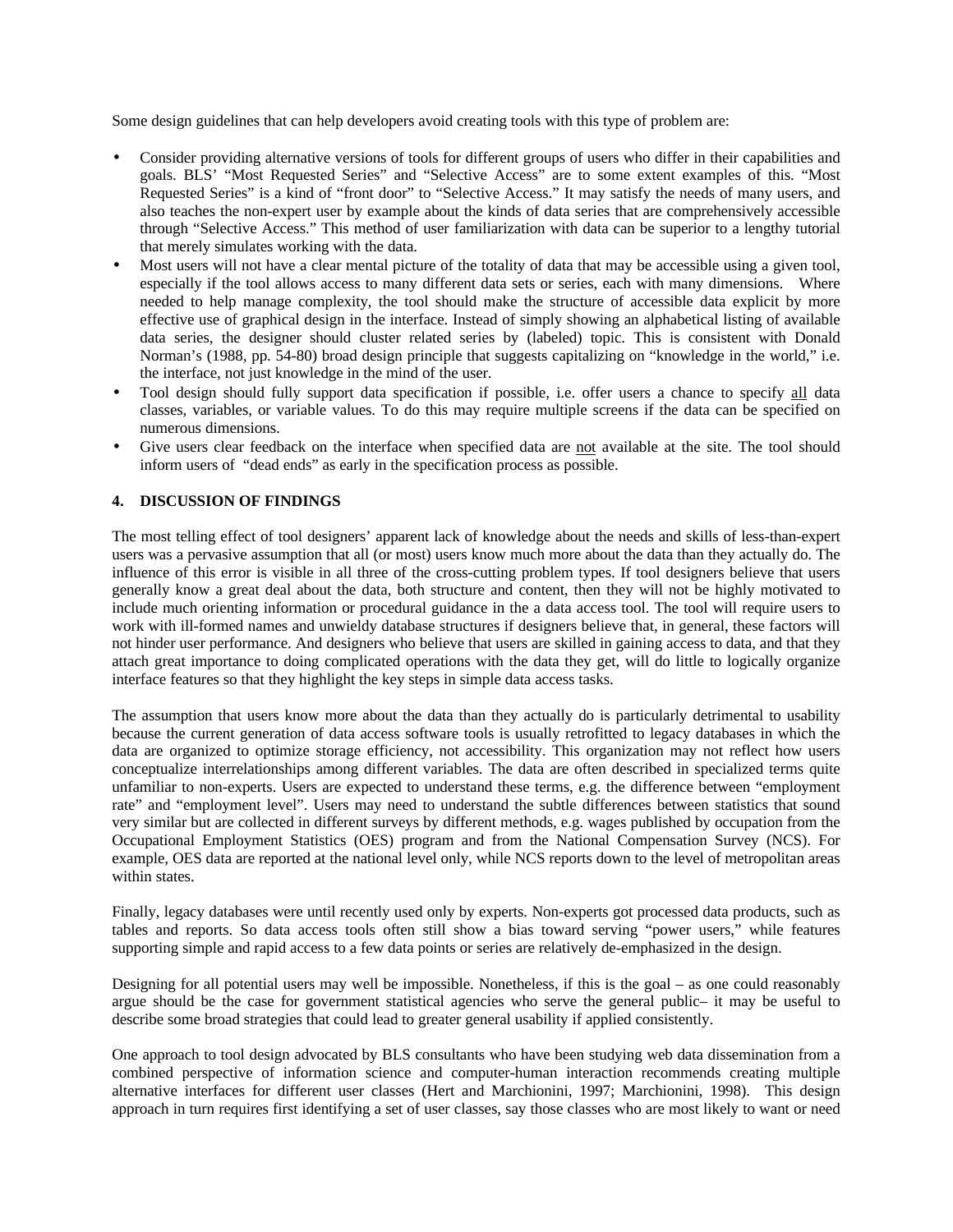the data in question, and then implementing different interface designs for each such group. An alternative approach to designing for all users is to design a single interface geared to users with the lowest levels of knowledge and skill. This will frustrate users with higher levels of knowledge and skill but will not leave anyone behind.

A variant of this approach is to design multiple data access tools for multiple well-defined sub-populations of users, making the consequences of this decision explicit in the interface of each tool. A given user's skill and knowledge levels can much more safely be assumed to match one of these tools. BLS has implemented this approach to some degree. For example, LABSTAT users who are seeking a specific, well-publicized number can use an extremely simple but inflexible "Economy at a Glance" tool to access a pre-formatted table containing current data on various major economic indicators produced by BLS, such as the current unemployment rate. The data are accessed with a single click--but are limited to those the designers (with the blessing of BLS subject-matter experts) chose to include. These data are also point estimates rather than time series.

Other users seeking a popular, often-cited data series can use the "Most Requested Series" tool. This tool is less restrictive, but also assumes some familiarity with BLS time series instead of single data points. It allows users to select from a list of frequently accessed BLS time series. Users can select desired date ranges and other output options prior to executing the query. This makes it relatively easy to obtain entire data series – it requires a few choices and clicks – but the user is limited to a small subset of all possible series and can distinguish among them only the basis of date ranges and output formats. Finally expert users looking for a less well-known, possibly complex data series can use the "Selective Access" tool, which empowers (and requires) users to formulate and execute more extensive specifications of the series being sought.

The Census Bureau also takes a multi-level, multi-tool approach. That agency also offers a range of tools, from simple to more flexible and complex. Like those in LABSTAT, these tools provide data from the same data sources but vary in the flexibility they afford the user and the degree of user knowledge they assume.

In some cases, e.g. FERRETT, the Census Bureau's tool for accessing Current Population Survey and other survey data, users are warned explicitly that the tool is for experts. In other cases they are not; for example, the "Data Analysis System" associated with criminal justice datasets stored at the University of Michigan claims that its online analysis process is easy enough for "first-time users," when in fact it is requires extensive analytic skill. It is our impression that the kind of warnings about required expertise that are found with certain tools generally understate the degree of user knowledge of the domain assumed in the design of the tool.

## **5. CLOSING COMMENTS**

All three types of cross-cutting problems described in this paper can be traced to a fundamentally flawed process for gathering requirements prior to initial tool design. In the course of these studies, the authors came to realize that the tools' designers lacked the most basic information about the kinds of data access tasks many types of users wished to perform, and what features should therefore be embodied in their tool. Instead, expert data analysts employed as agency staff primarily guided the design of the tools. To be sure, some of this guidance was informed by staff perceptions of the needs of (usually) equally expert data users outside of government, such as academics, policy analysts and other elites. Little or no information was available about data use and needs of members of the general public, who gained the means to become data users once agency data were made available on the Web.

Web data access tools must be designed to meet the needs of the entire broad spectrum of data users on the Web, including first-time users. In order to accommodate this diversity, a process to collect these diverse requirements and communicate them to tool developers is badly needed. The diversity of web users is so great that it is probably impossible to get a complete profile of all possible data users' needs. Establishing even more limited needs assessment process is a daunting challenge, demanding creativity to design and substantial resources to implement. But the research reported here indicates an urgent need for greater efforts to learn more about what features data access tools should offer to a greater variety of data users. There is every reason to do the best we can, even though we cannot do everything, in gathering more information about a greater variety of data users who visit our statistical websites.

The authors hope that this paper will persuade its readers in the statistical community (and beyond) that usability engineering activities, including usability testing, can help assure that future data access tools will be much more